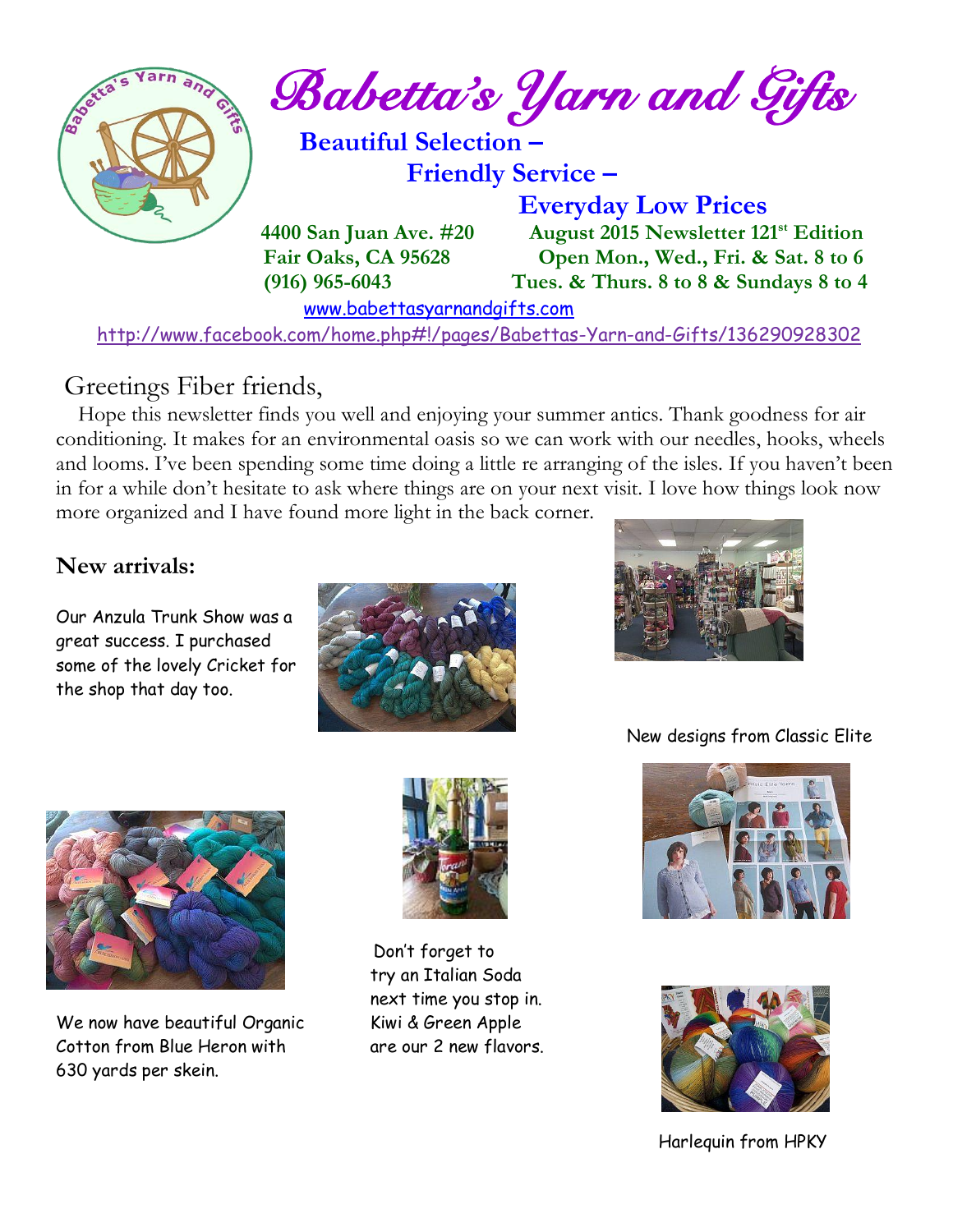

We have a new sock collection from Online. This one has Bamboo



Lots of new things from Sweet Georgia Yarns Tough Love Sock and Superwash DK in new colors Tussah Silk spinning and felting fiber & Party of Five mini skeins

**The fall yarns and patterns are beginning to arrive. The best way to keep up with what's happening day to day is to follow us on facebook.**

<http://www.facebook.com/home.php#!/pages/Babettas-Yarn-and-Gifts/136290928302>

Looking for a new project idea? Check out our selection of kits. This is Maya's new design the Summer Slip Stitch Purse. We also have blanket, cowl, and shawl kits.





 Our Twiddle Muff donations have started to come in. Thank you ladies. Once I get enough collected I'll be handing them over to the facility we've chosen. Some of you have family members who could enjoy the benefits of these amazing creations so please feel free to make one up for your own loved ones. Children love to play with them too. Here's the story and the links to patterns.

 Twiddlemuffs are a sensory tool for Dementia and Alzheimer's patients. There are some manufactured ones but I believe the knitted and crocheted versions would be more effective. My thought is that this is a wonderful idea for all you charity knitters and crocheters out there. You could use up all your odds and ends. I will be putting together some free grab bags of textured yarns for those of you that want to join in the fun. I have found a facility to take these items so you can drop them off here when you're done. Here are the links to knitted and crocheted muffs.

<http://www.ravelry.com/patterns/library/twiddlemuff> <http://www.ravelry.com/patterns/library/crocheted-twiddle-muff>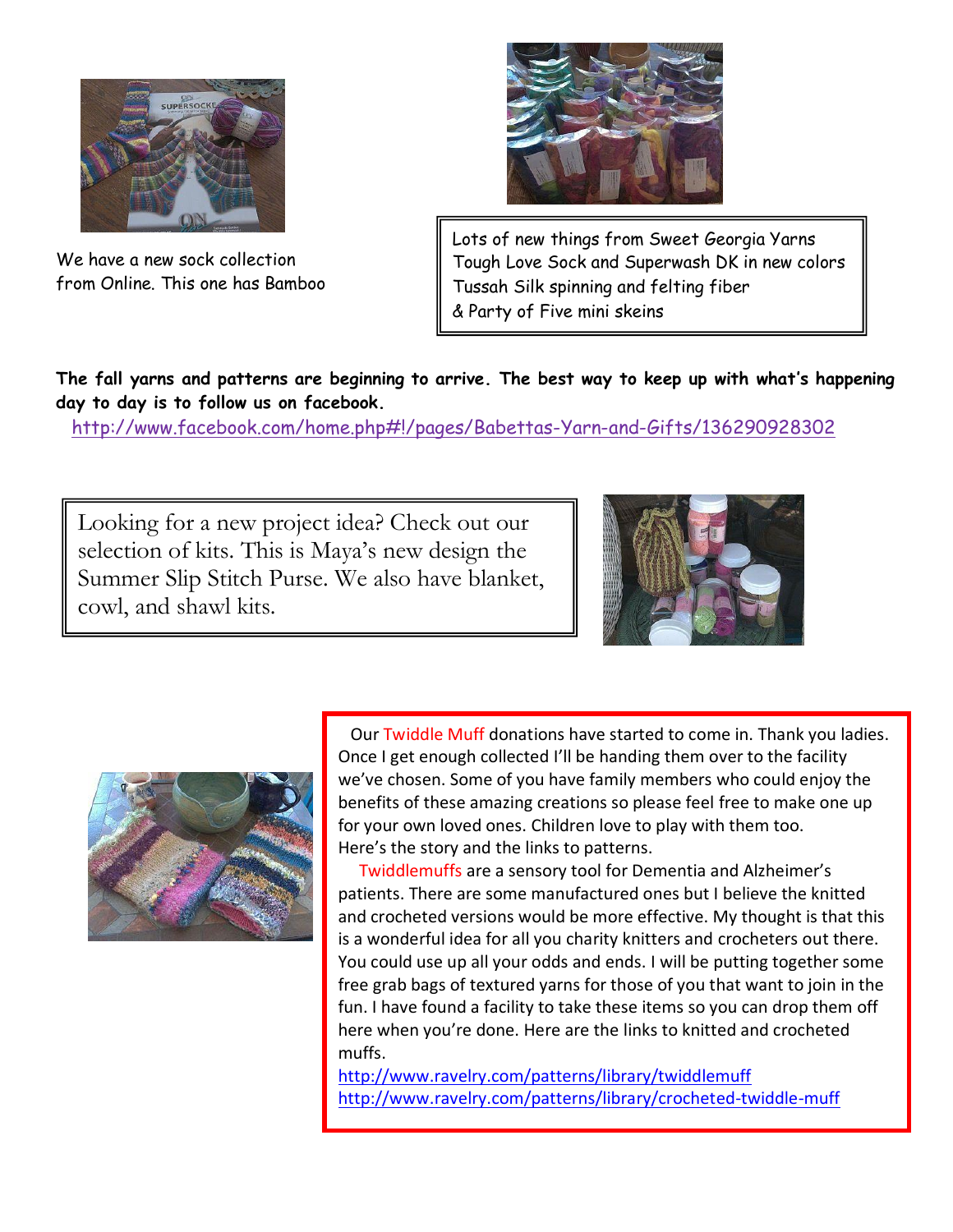# **Classes for Aug. 2015 at Babetta's 916-965-6043**

 *In our project classes you can learn to knit anything from scarves to socks to felted purses to lace shawls to hats to sweaters. Pick your project and join in the fun. Our knitters inspire each other to try new things by sharing ideas and showing off their latest creation. Sign up for one of our classes and you will receive a coupon for 10% off.*

 **Pre-registration is required as class sizes are limited. Please choose your dates carefully. Because of scheduling conflicts and complications, make-up classes will only be allowed under special circumstances and individual consideration.**

#### **Tuesdays Aug. 4, 11 & 18**

Knitting Project 10am – 11:30am fee \$50 Knitting Project 6pm – 7:30pm fee \$50

**Wednesdays Aug. 5, 12 & 19**

Knitting Project 1pm – 2:30pm fee \$50 Knitting Project 3:30pm- 5pm fee \$50

**Thursday Aug. 6, 13 & 20** Knitting Project 6pm – 7:30pm fee \$50 Knitting Project 10am – 11:30am fee \$50 **Saturdays Aug. 8, 15 & 22** Knitting Project 4pm – 5:30pm fee \$50.

#### **Private Lessons**

Knitting or Crochet \$20 an hour Group Knitting or Crochet Private lessons \$15 an hour per person. Spinning or weaving \$25 an hour Group rates are \$20 an hour per person. 50% deposit required when scheduling. Cancellations with less than 24 hour notice will forfeit deposit with exceptions for emergencies. Other cancellations can be transferred to rescheduled lessons or store credit.

## **Charity Knitting Group**

 How would you like to do some charity knitting/crocheting with a lovely group of people? "The Purls of Fair Oaks" meets the second Thursday and fourth Wed. of every month from 10am to noon here at **Babetta's.** This wonderful group of knitters makes newborn hats for local hospitals as well as other local charity groups. If you'd like to come join the group there's always room for more. This month's dates are Aug. 13 & 26. If you'd like to drop off any knitted or crocheted donation items you can do that at any time and I will pass them on.

**Alice's Embrace** has really grown since its inception. Read about this wonderful organization and how you can join in making gifts for those suffering with Alzheimer's. http://www.alicesembrace.com/ You can drop off your donations at Babetta's.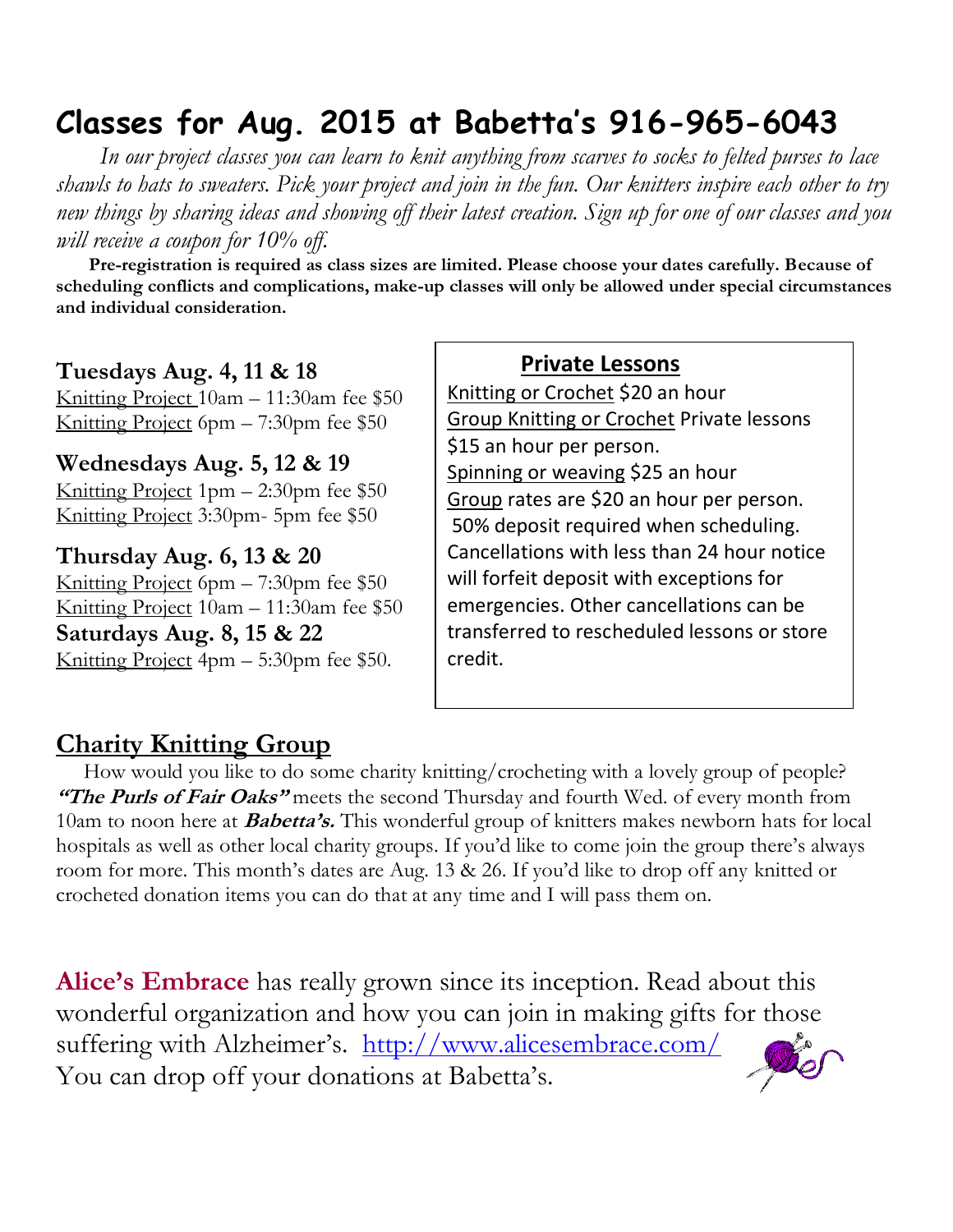## **Free pattern for August 2015**

## **Crocheted Washcloth**

Materials= 1 skein Classic Elite Seedling organic cotton, size G crochet hook Chain 35

- Row  $1 -$  Skip  $1^{st}$  ch, sc 34
- Row 2 Ch3, turn, dc 33
- Row 3 Ch2, turn sk 1<sup>st</sup> dc, dc in next dc,  $*$  ch 3, work dc2tog in 3<sup>rd</sup> ch from hook, dc3tog over next 3 st\* repeat from \*to\* to last 2 st, dc2tog
- Row 4 Ch2, turn, dc in 1<sup>st</sup> st, \*sk next ch 3 sp, work 3 dc in top of  $(dc3tog)$  \* repeat from  $*$  to  $*$  until last st, work 2 dc in last st
- Row 5 Ch3, turn, dc 33 repeat this row 6 more times, repeat row 3, row 4, row 2, and row 1

Stitch glossary=**ch**=chain, **sc**= single crochet, **dc**= double crochet, **st**= stitch**, sk**= skip,  $sp =$  space,  $dc2tog =$ work the 1<sup>st</sup> step of 1 dc, you should still have 2 loops on your hook, then work the 1<sup>st</sup> step of a 2<sup>nd</sup> dc, you should have 3 loops left on your hook, now yo and draw through all 3 loops, **dc3tog**= is done the same way as the dc2tog but with 3 dc so you should have 4 loops left on your hook.